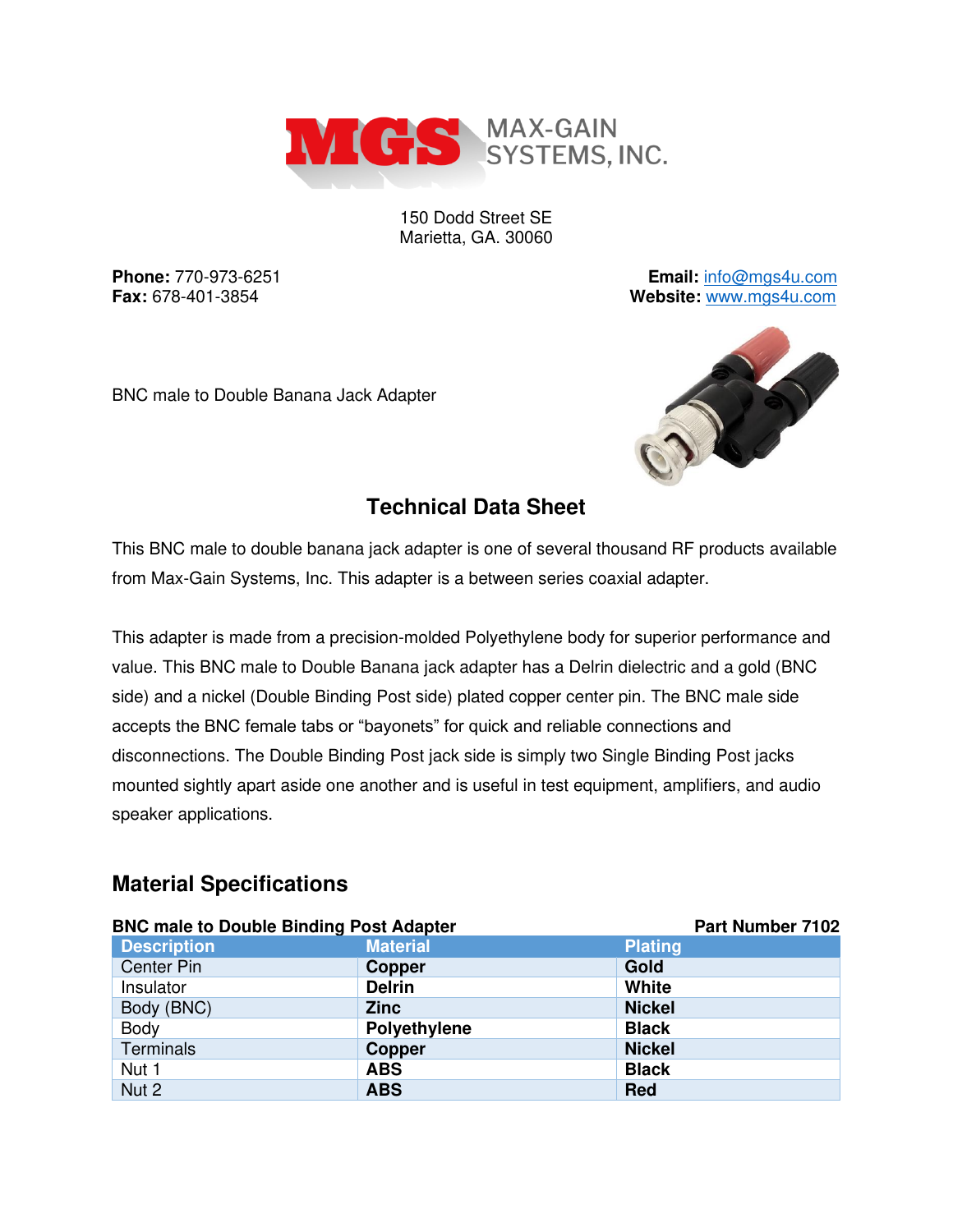#### **Mechanical Specifications**

| <b>Size</b> | <b>Dimension</b>  |
|-------------|-------------------|
| Length      | 2.35 in (59.5 mm) |
| Width       | 1.07 in (27 mm)   |
| Height      | $0.63$ in (16 mm) |
| Weight      | $0.9$ oz $(26g)$  |

### **Electrical Specifications**

| <b>Specification</b> | <b>Value</b>  |
|----------------------|---------------|
| Voltage              | 500 Volts RMS |

#### **Environmental Specifications**

| Temperature            | <b>Spec</b>           |
|------------------------|-----------------------|
| <b>Operating Range</b> | $-65$ to $+165$ deg C |

**Compliance Certifications** (see product page for current documentation)

**Availability** Click the following link (or enter part number in the "SEARCH" bar at the top of any page of the website) to obtain additional part information including price, inventory and certifications:<https://mgs4u.com/product/bnc-male-to-double-banana-jack-adapter-7102/>